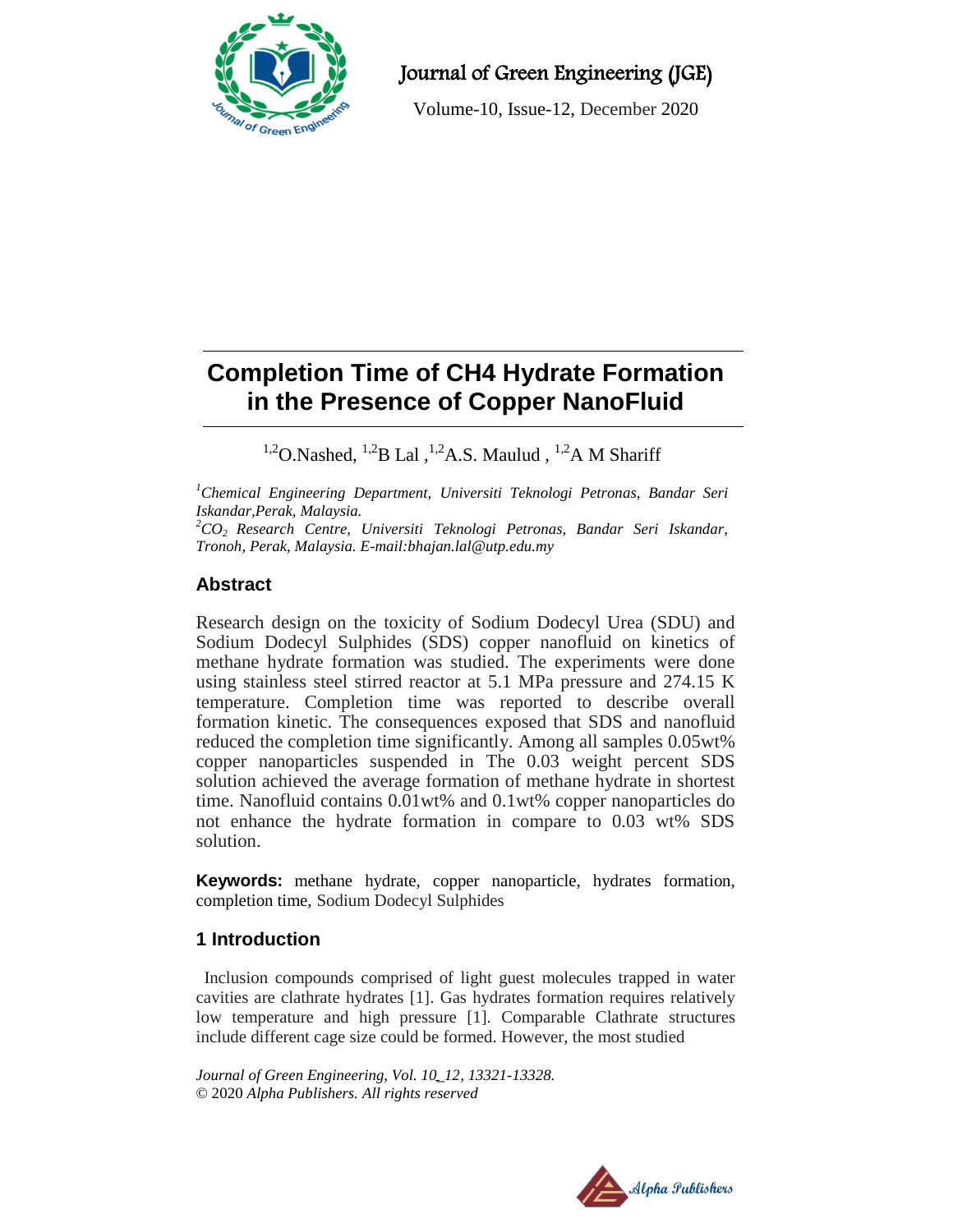#### *13322 O.Nashed et al.*

structures are structure H hexagonal, structure I cubic, and structure I cubic II [2]. In 1934, it has been reported by Hammerschmidt that gas hydrates plug the natural gas pipelines [3]. This attracted the researchers to investigate experimentally and numerically the gas hydrates formation, intensively [4]– [7][8]. In 1960, natural gas hydrates were discovered in Siberia by Makogon[9]. This motivated the researchers to deal with gas hydrates as an advantage that could be used as technology [10]–[12]. The storage capacity of gas hydrates at standard circumstances are 150-180 m3 of gas volume and can be stable at relatively mild conditions [13]. Therefore, gas hydrate could be an alternative, safe, and feasible technology for gas separation, transportation, and storage. Carbon dioxide capture and sequestration (CCS) is one of the potential applications that could achieved by gas hydrate technology. The main challenge to utilize gas hydrate technology in the industrial application is to perform fast hydrate formation rate with high gas storage capacity [10],  $[14]$ – $[15]$ .

Many published reports investigated the chemical additives that could promote hydrate formation [16]–[20]. Surfactants have been investigated as kinetic hydrate promoters (KHPs) [21]. It has been found that sodium dodecyl chloride (SDS) is the most effective KHP [21]. However, using surfactants in the industrial applications is unfavorable due to the foam creation [18]. In order to find an effective KHP, Li et al. proposedCu nanoparticles as hydrate promoter [22]. They reported that, the elevated thermal conductivity of copper during hydrate formation, it could remove the heat released as it is exothermic process. Hence, the temperature profile is kept appropriate for further hydrates formation. Afterward, carbon nanotubes, silver, metallic oxides, and silica nanoparticles were used to promote gas hydrates [23]–[27]. The nanofluid were prepared by suspending the nanoparticles either in water or in surfactant solution. The nanofluid showed an efficient enhancement rate in comparison with pure water sample or surfactant. The nanofluid can efficiently enhance the hydrates formation mainly because nanoparticles have high thermal conductivity, provide nucleation sites, and reduce the surface tension [18].

In this study, completion duration of the formation of CO2 hydrates in the presence of suspended nano particles of copper in 0.03 wt% SDS aqueous solution was reported. Completion time represent the time required to perform 100 % gas hydrates formation.

## **2 Methodology**

#### *2.1 Materials*

Methane was obtained from Air Product Sdn. Bhd. Copper nanoparticles with diameter of 40 nm was purchased from Research NanomaterialsInc US. Sodium dodecyl sulfate was supplied by Merk and used to stabilize nanofluid as well as for comparison. Ultra-Pure water system was used to obtain deionized water needed to prepare nanofluids. Copper nanoparticles loading in the range of 0.005-0.1 wt maximum concentrated in an aqueous solution of

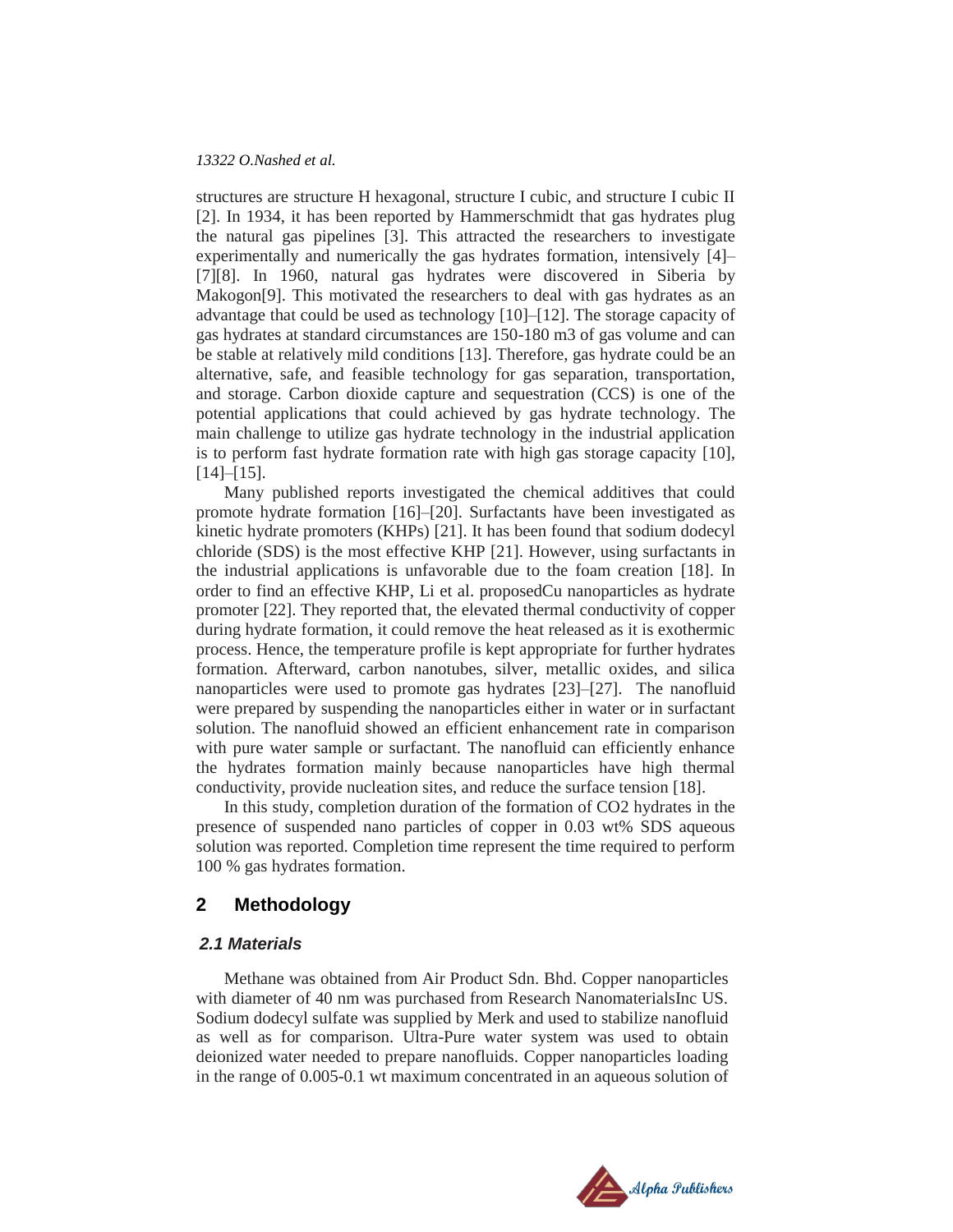0.03 wt percent SDS. To prepare the samples, an electronic approximation with an error of  $\pm 0.0001$ g was used.

#### *2.2 Apparatus and Procedure*

Stainless-Steel Reactor stirred with internal volume of 423.9 ml were used to run the kinetic experiments. The reactor was located in water/glycol bath and equipped with all necessary thermocouples and pressure transducer. More details of the equipment specifications were reported in our previous work [23].

Water-based nanofluids samples are prepared by dispersing copper nanoparticles in component SDS aqueous solution of 0.03 wt. The concentrations of copper powder are 0.01, 0.05, and 0.1 wt%. To ensure a stable nanofluid, vigorous magnetic stirring was applied for 1 hr followed by one hour sonication in ultrasonic bath. 100 ml of injected into the reactor was a sample of liquid. The procedure was then vacuumed and purged inside the reactor with 40 days or as much with water discharge of extra air.

A blank sample, 0.03 level artificial immune recognition percent, has been injected into in the reactor or nanofluid and the temperature is set at 281.65 K. Then, up to 5.1 MPa was compressed into the reactor by  $CH<sub>4</sub>$ steam. The stirrer is then turned on and left to enter the stable state of the system. Then, at the cooling stage, the inlet pressure valve was closed and the machine cooled down to 274.15 K without agitation. A change in friction is found as the temperature falls. Once the system pressure reached a steady state the ignition source is turned on after 60 rpm at a constant rate of 274.15 K with speed of 300 rpm. hydrate growth is defined by a sudden decrease in pressure and a spike in system temperature. The change in pressure and temperature is documented every 10 min by the data acquisition system. This measurement of completed hydrate formation is used when the system pressure become constant for 2 to 3 hours.

#### **3 Results and Discussions**

The completion time of  $CH<sub>4</sub>$  hydrates formation are measured for pure water, 0.03 wt% SDS, and nanofluid (0.03 wt% SDS+0.01-0.1 wt% Cu).Since the slow kinetic of hydrate formation hampered gas hydrates application, it is crucial to study the induction time and gas hydrate growth rate. The time of induction means the time of appearance of the first hydrate crystal. Some chemicals, however, can reduce induction time and slow growth rate that make evaluating the promoter's performance complicated. Therefore, the the completion time affects the entire phase of kinetic construction. The experimental results indicate that the completion time of pure water sample hydrate formation is 2794 min. This is necessary for better water solubility of methane. in the presence of 1.5 Weight percent SDSS, the completion interval is diminished to 199 mins. This is due to lower surface tension between the liquid and gas phase caused by adding a surfactant. In

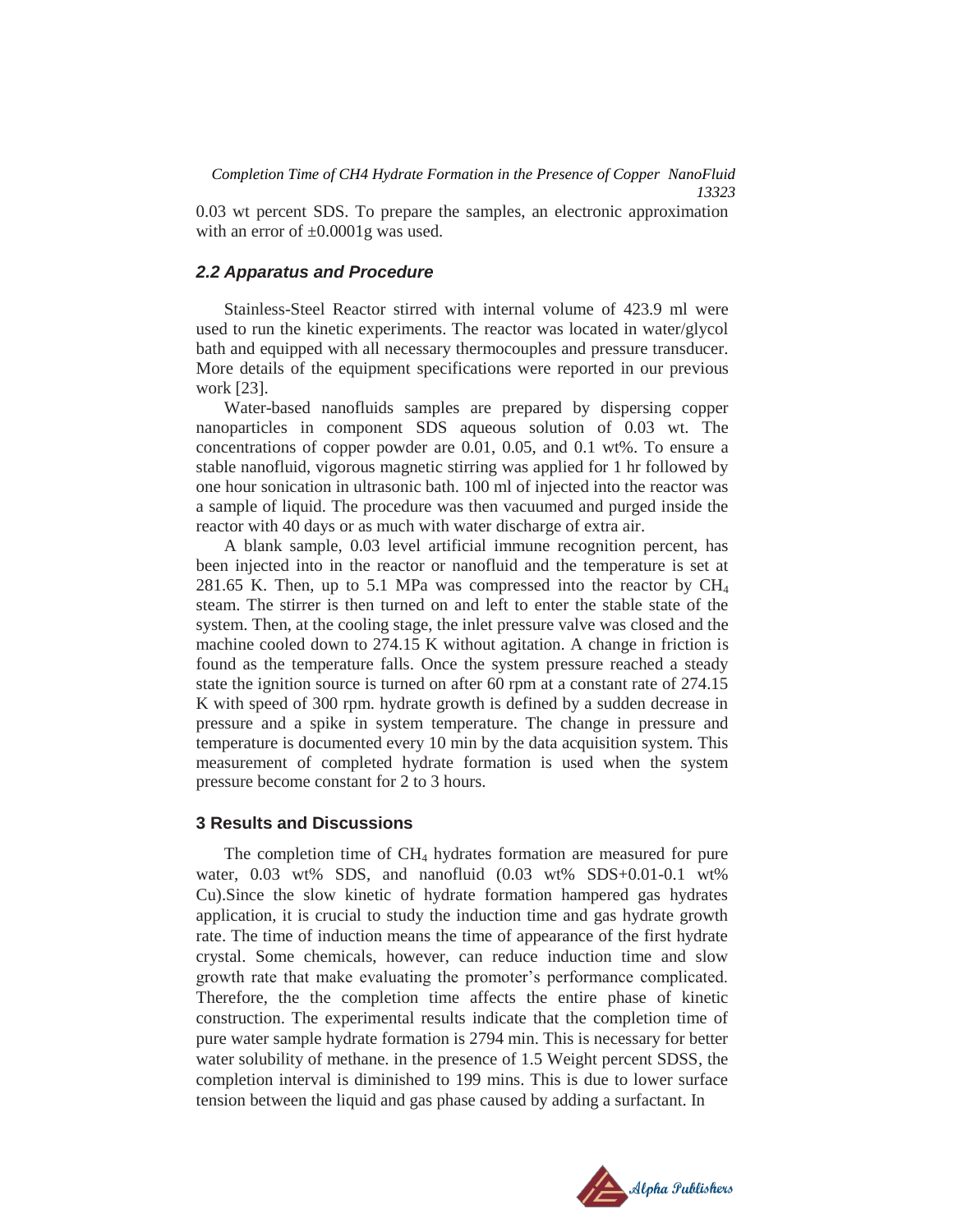#### *13324 O.Nashed et al.*

addition, a porous hydrate structure is formed continuously along with sidewall due to the capillary effect, which maintain high liquid/gas interfacial area.



**Figure** 1: In the presence of 0.03 at% SDS and nanofluid (0.03 wt percent SDS+ (0.01 -0.1 on off) Cu nanoparticles), methane hydrate completion level.

The presence of copper nanofluid show appreciable reduction in the completion time in comparison to the water. That could be ascribed to the SDS effect along with presence of copper nanoparticles. SDS contains both hydrophobic and hydrophilic component that could improve methane solubility in liquid phase. The presence of copper could be nucleation sites to initiate hydrate formation earlier than other pure water or SDS samples. Additionally, copper could has higher especially in comparison to water, thermal conductivity (401 W.m-1.K-1) finally, the presence of Cu nanoparticles could maintain the favorable hydrate formation condition by removing the heat released during exothermic hydrate formation. Figure 1 show that (0.03 wt SDS degree +0.05 wt Cu basis points) is the most effective promoter compared to water as well as 0.03 wt% SDS. However, the completion time in the existence of 0.01 wt% and 0.1 wt% of copper is higher than 0.03 wt% SDS. This is could be either insufficient concentration at 0.01 wt% or very fast hydrate formation on the liquid surface. Hydrates formation at liquid/gas interfacial could slightly slow further mass transfer.

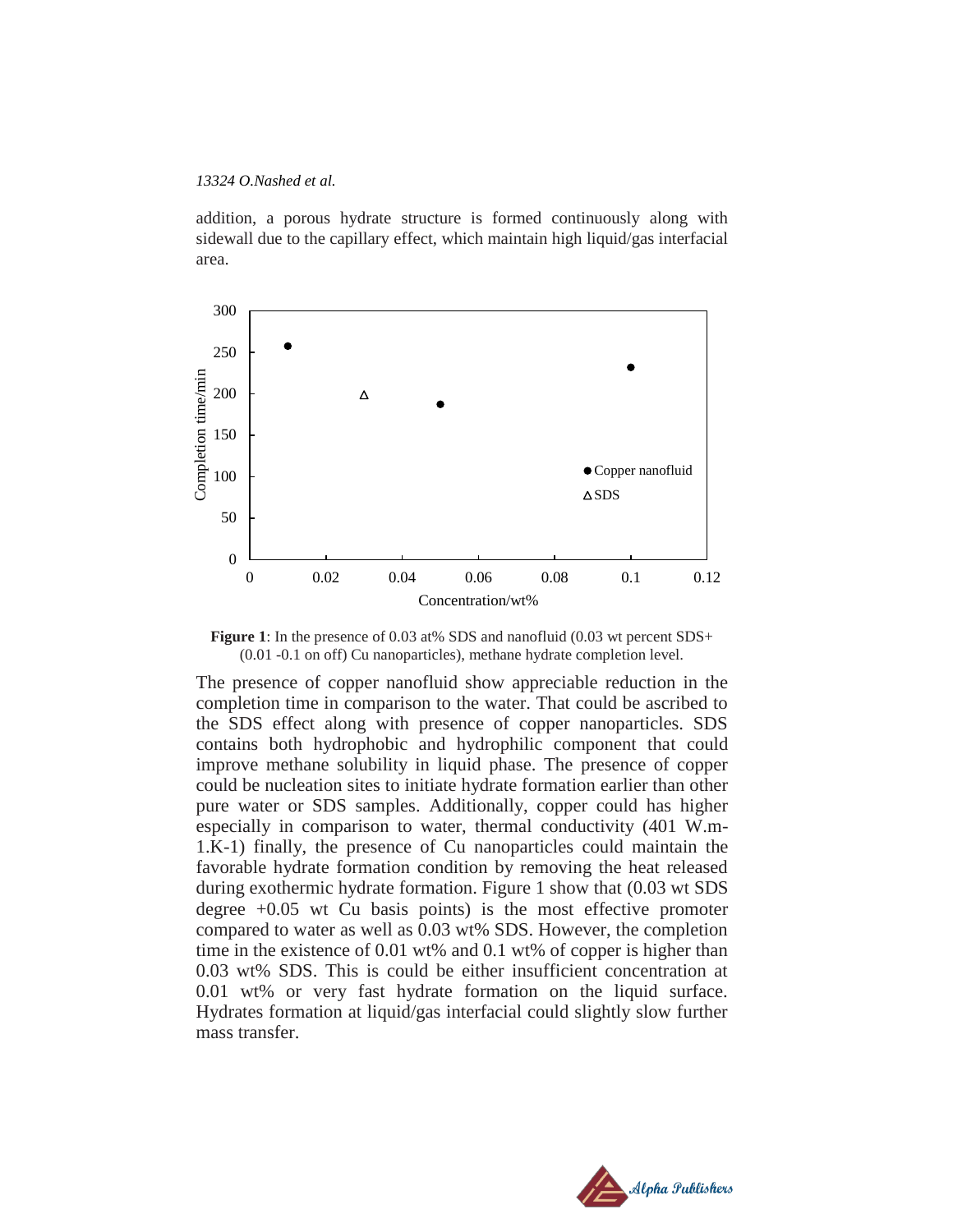*Completion Time of CH4 Hydrate Formation in the Presence of Copper NanoFluid 13325*

## **4 Conclusion**

This study presents the effect of the copper nanofluid on methane hydrate formation completion time. The results show that the kinetic of methane formation can be boosted by 0.03 weight percent SDS and nanofluid significantly. In addition, nanofluid consist of 0.03 wt%  $SDS + 0.05$  wt% Cu complete methane hydrate formation process in shorter time compared to other samples including 0.03 wt% SDS. The consequences are attributed to the reduced surface tension, availability of nucleation sites, and fast evacuate of the heat free during hydrate formation.

## **Acknowledgments**

The authors acknowledge PETRONASS CO2 Research Centre and Universiti Teknologi for supporting this work.

# **References**

- [1]S. Yaqub, B. Lal, B. Partoon, and N. B. Mellon, "Investigation of the task oriented dual function inhibitors in gas hydrate inhibition: A review," Fluid Phase Equilib., Vol. 477, pp. 40–57, 2018.
- [2]E. D. Sloan and C. A. Koh,"Clathrate Hydrates of Natural Gases", CRC Press, 2007.
- [3]O. Nashed, D. Dadebayev, M. S. Khan, C. B. Bavoh, B. Lal, and A. M. Shariff, "Experimental and modelling studies on thermodynamic methane hydrate inhibition in the presence of ionic liquids," J. Mol. Liq., Vol. 249, pp. 886–891, 2018.
- [4]T.M. Modhini D. Sivakumar, D. Shankar, M.Mahalakshmi,"Copper Removal And Tolerance Potential Of– Saccharomyces Cerevisiae",International Research Journal of Multidisciplinary Science & Technology (IRJMRS), Vol.2,no.7,pp.313-318,2017.
- [5]S. Yaqub, B. lal, A. bin M. Shariff, and N. B. Mellon, "Unraveling the effect of sub-cooling temperatures on the kinetic performance of biopolymers for methane hydrate," J. Nat. Gas Sci. Eng., Vol. 65, pp. 68– 81, 2019.
- [6]M. S. Khan, C. B. Bavoh, B. Partoon, O. Nashed, B. Lal, and N. B. Mellon, "Impacts of ammonium based ionic liquids alkyl chain on thermodynamic hydrate inhibition for carbon dioxide rich binary gas," J. Mol. Liq., Vol. 261, pp. 283–290, 2018.

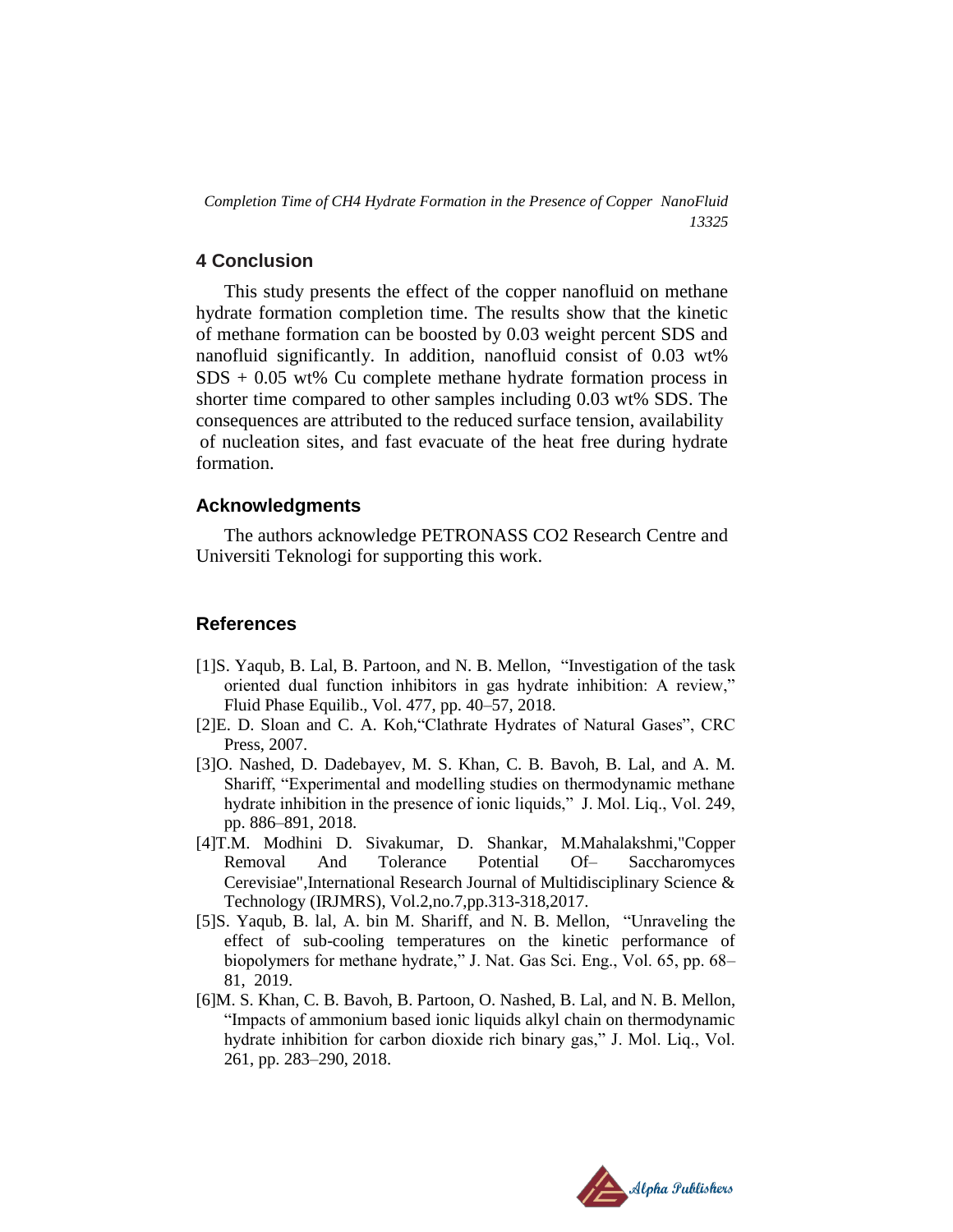- [7]O. Nashed, K. M. Sabil, L. Ismail, A. Japper-Jaafar, and B. Lal, "Mean induction time and isothermal kinetic analysis of methane hydrate formation in water and imidazolium based ionic liquid solutions," J. Chem. Thermodyn., Vol. 117, pp. 147–154, 2018.
- [8] Ghani, A. B. A., N. I. Mahat, A. Hussain, and S. S. M. Mokhtar, "Water Sustainability In Campus: A Framework In Optimizing Social Cost", International Journal of Recent Technology and Engineering, Vol. 8, no. 2, pp. 183-186, 2019.
- [9]Y. F. Makogon.,"Natural gas hydrates A promising source of energy," J. Nat. Gas Sci. Eng., Vol. 2, no. 1, pp. 49–59, 2010.
- [10]K. M. Sabil and B. Partoon, "Recent advances on carbon dioxide capture through a hydrate-based gas separation process," Curr.Opin. Green Sustain. Chem., Vol. 11, pp. 22–26, 2018.
- [11]B. Partoon, O. Nashed, Z. Kassim, K. M. Sabil, J. Sangwai, and B. Lal, "Gas Hydrate Equilibrium Measurement of Methane + Carbon Dioxide + Tetrahydrofuran+ Water System at High CO2 Concentrations," Procedia Engineering, Vol. 148, 2016.
- [12]O. Nashed, B. Lal, B. Partoon, , K. M. Sabil, and Y. Hamed, "Kinematic Study of Methane Hydrate Formation and Self-Preservation in the Presence of Functionalized Carbon Nanotubes," Energy & fuel., vol. 33, no. 8, pp. 7684–7695, 2019.
- [13]N.-J. Kim, S.-S.Park, H. T. Kim, and W. Chun, "A comparative study on the enhanced formation of methane hydrate using CM-95 and CM-100 MWCNTs," Int. Commun. Heat Mass Transf., Vol. 38, no. 1, pp. 31–36, 2011.
- [14]P. Babu, P. Linga, R. Kumar, and P. Englezos, "A review of the hydrate based gas separation (HBGS) process for carbon dioxide pre-combustion capture," Energy, Vol. 85, pp. 261–279, 2015.
- [15]O. Nashed, J. C. H. Koh, and B. Lal, "Physical-chemical Properties of Aqueous TBAOH Solution for Gas Hydrates Promotion," Procedia Engineering, Vol. 148, pp. 1351-1356, 2016.
- [16]H. P. Veluswamy, R. Kumar, and P. Linga, "Hydrogen storage in clathrate hydrates: Current state of the art and future directions," Appl. Energy, Vol. 122, pp. 112–132, 2014.
- [17]H. P. Veluswamy, A. Kumar, Y. Seo, J. D. Lee, and P. Linga, "A review of solidified natural gas (SNG) technology for gas storage via clathrate hydrates," Appl. Energy, Vol. 216, pp. 262–285, 2018.
- [18]O. Nashed, B. Partoon, B. Lal, K. M. Sabil, and A. M. Shariff, "Review the impact of nanoparticles on the thermodynamics and kinetics of gas hydrate formation," J. Nat. Gas Sci. Eng., Vol. 55, pp. 452–465, 2018.
- [19]C. B. Bavoh, B. Lal, H. Osei, K. M. Sabil, and H. Mukhtar, "A review on the role of amino acids in gas hydrate inhibition, CO2 capture and sequestration, and natural gas storage," J. Nat. Gas Sci. Eng., Vol. 64, pp. 52–71, 2019.

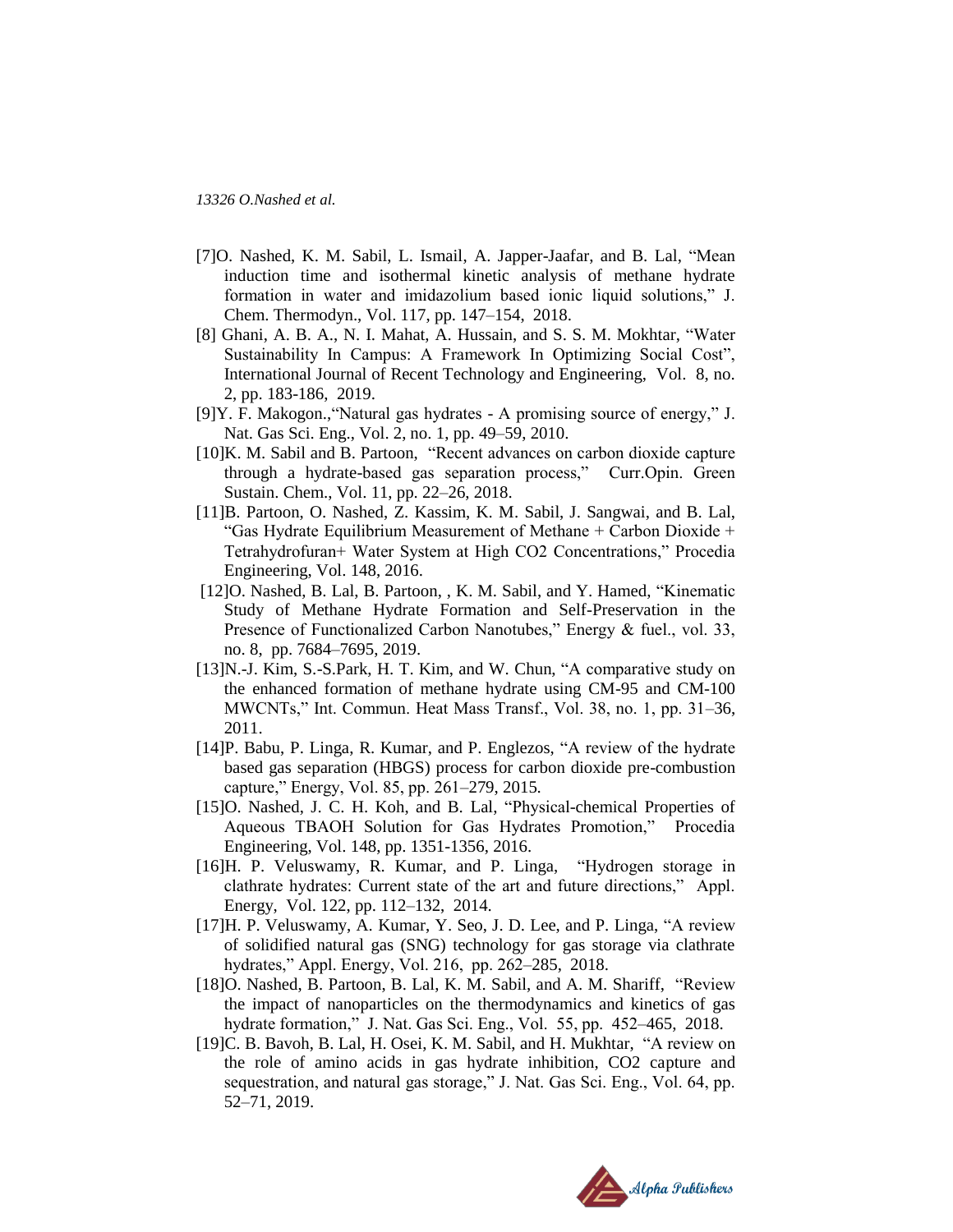- [20]Z. W. Ma, P. Zhang, H. S. Bao, and S. Deng. "Review of fundamental properties of CO2 hydrates and CO2 capture and separation using hydration method," Renew. Sustain. Energy Rev., Vol. 53, pp. 1273– 1302, 2016.
- [21]H. Ganji, M. Manteghian, and H. RahimiMofrad. "Effect of mixed compounds on methane hydrate formation and dissociation rates and storage capacity," Fuel Process.Technol., Vol. 88, no. 9, pp. 891–895, 2007.
- [22]J. Li, D. Liang, K. Guo, R. Wang, and S. Fan. "Formation and dissociation of HFC134a gas hydrate in nano-copper suspension," Energy Convers. Manag., Vol. 47, no. 2, pp. 201–210, 2006.
- [23]O. Nashed, B. Partoon, B. Lal, K. M. Sabil, and A. M. Shariff. "Investigation of functionalized carbon nanotubes' performance on carbon dioxide hydrate formation," Energy, Vol. 174, pp. 602–610, 2019.
- [24]O. Nashed, S. M. Youssouf, K. M. Sabil, A. M. Shariff, S. Sufian, and B. Lal. "Investigating the effect of silver nanoparticles on carbon dioxide hydrates formation," IOP Conf. Ser. Mater.Sci. Eng., Vol. 458, 2018.
- [25]M. Aliabadi, A. Rasoolzadeh, F. Esmaeilzadeh, and A. Alamdari. "Experimental study of using CuO nanoparticles as a methane hydrate promoter," J. Nat. Gas Sci. Eng., Vol. 27, no. 3, pp. 1518–1522, 2015.
- [26]Y. He and F. Wang. "Hydrate-based CO2 capture: kinetic improvement via graphene-carried –SO 3− and Ag nanoparticles," J. Mater. Chem.A, Vol. 6, no. 45, pp. 22619–22625, 2018.
- [27]V. D. Chari, D. V. S. G. K. Sharma, P. S. R. Prasad, and S. R. Murthy. "Methane hydrates formation and dissociation in nano silica suspension," J. Nat. Gas Sci. Eng., Vol. 11, pp. 7–11, 2013.

# **Biographies**



**O.Nashed,** Chemical Engineering Department, Universiti teknologi Petronas, Bandar Seri Iskandar, Perak, Malaysia. He is working in  $CO<sub>2</sub> Research Centre$ , Universiti teknologi Petronas, Bandar Seri Iskandar, Tronoh, Perak, Malaysia.